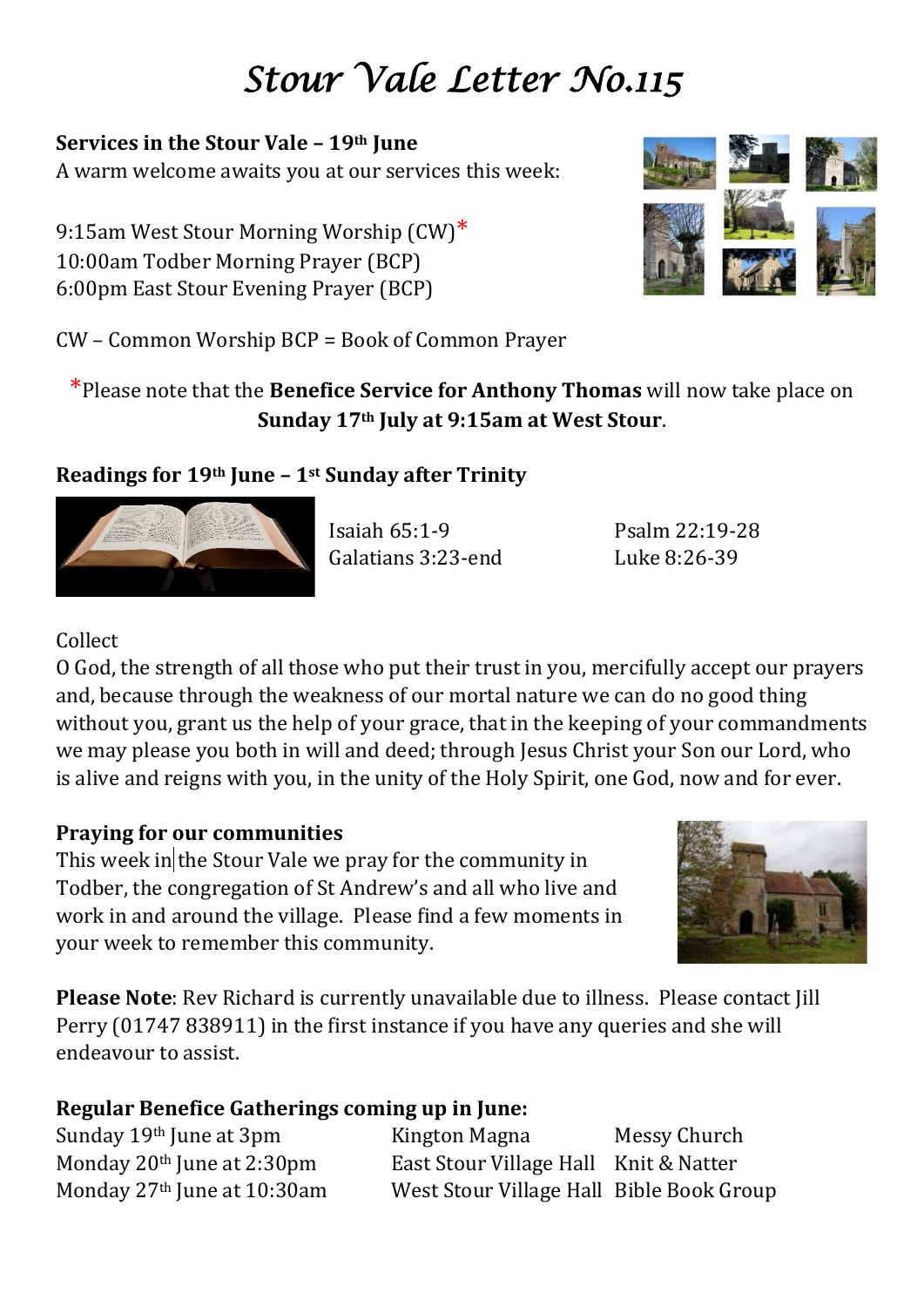## **You are invited to Bishop Stephen's Inauguration**

The long awaited inauguration of Bishop Stephen is finally here - do join us at Salisbury Cathedral on 19th June for a big welcome and celebration.

The service will begin at 3pm on Sunday, and guests are asked to ensure being seated by 2:30pm, as a procession of Clergy and Laity is to begin by 2:40pm, ahead of the main ceremony.

Bishop Stephen invites you to stick around once guests have spilled out onto the West Lawn, where light refreshments will be available.

Don't worry if you can't attend in person, the service will be live streamed [on YouTube,](https://www.youtube.com/channel/UCNICHZ40eOMdPi4oAJXl78g) and will remain on the Cathedral channels.

For those driving, limited parking will be available.

## **Events dates for your Diary**

## *Saturday 25th June - Todber Church*

Coffee morning with a gardening theme, 10am – 12 noon

## *Saturday 9th July – Todber Church*

Coffee morning, 10am – 12 noon

## *Saturday 9th July – Buckhorn Weston Village Green*

Fete and fun dog show starts 2:30pm – full details will be in the July-August Octavo next week.

## *Sunday 17th July – East Stour Church*

Cream Teas – from 3:30-5pm at Christchurch, £5 on the door followed by Songs of Praise at 5pm.

# *Sat 23rd / Sun 24th July – Fifehead Magdalen Church*

Flower Festival from 3pm – 4:30pm both days, concluding with a Songs of Praise on Sunday at 6:30pm.

*Saturday 30th July – Kington Magna Church* The ever-popular Artisan Coffee & Crafts from 10am – 12 noon

*See Octavo for other village activities over the next few months!*



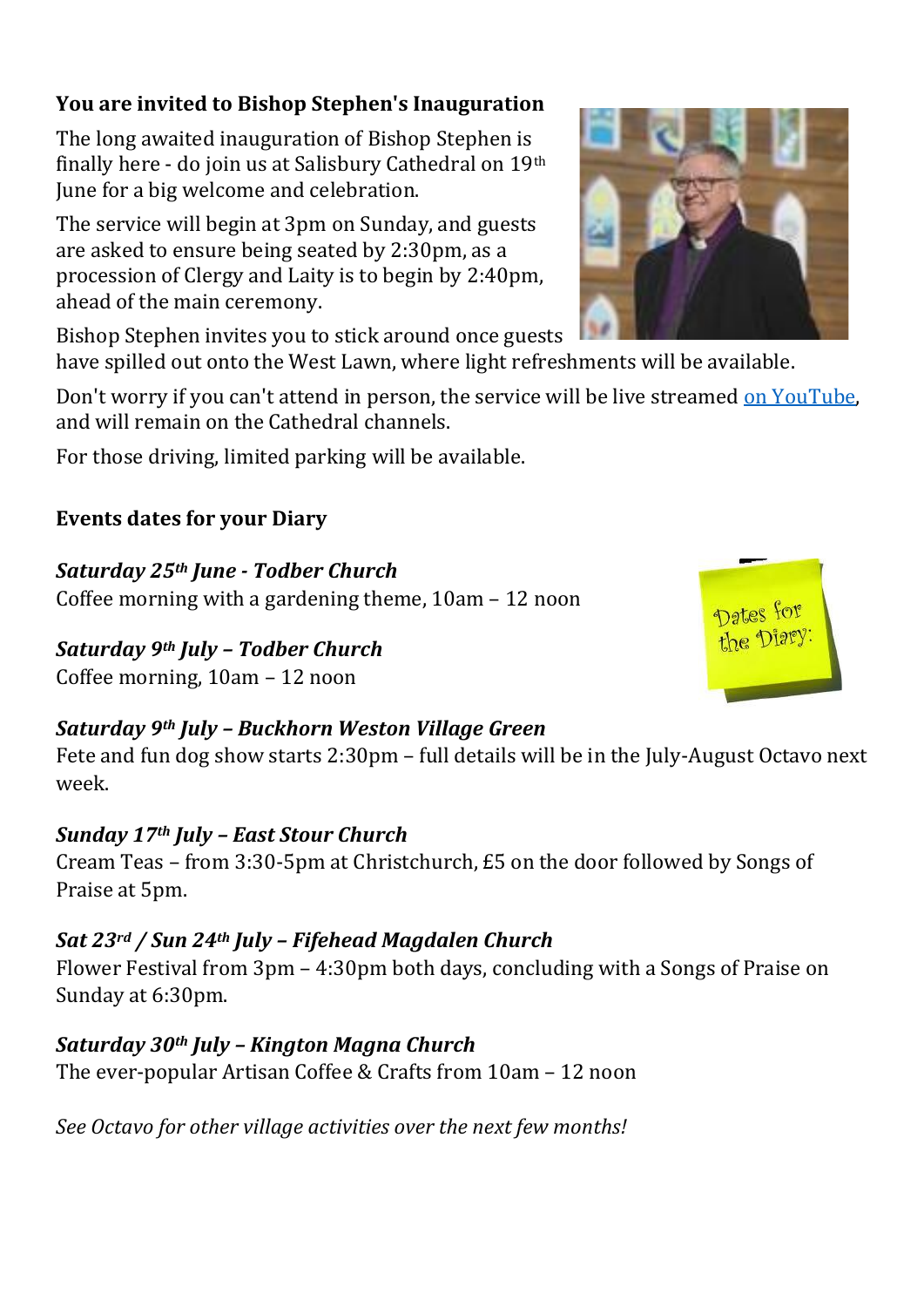

### **Pause for Thought**

*Nigel Beeton notes that with all the anxiety around at the moment, Psalm 143 is helpful when it comes to seeking God in prayer. It literally is a cry to God to 'incline His ear to us'…*

#### **Hear our Prayer**

O hear our prayer, dear Father To us incline Your ear! O righteous, loving Father Allow us to draw near; With heartfelt supplications We seek Your loving grace With earnest intercessions We come to seek Your face.

Your kindness ev'ry morning We trust we'll find in prayer We lift our hands before You We reach out for Your care; O teach us, Father, teach us Your gentle, loving way, For You alone are able To guide us every day.

*By Nigel Beeton*





### **Quote of the Week**

Nature is the art of God. *Thomas Browne*